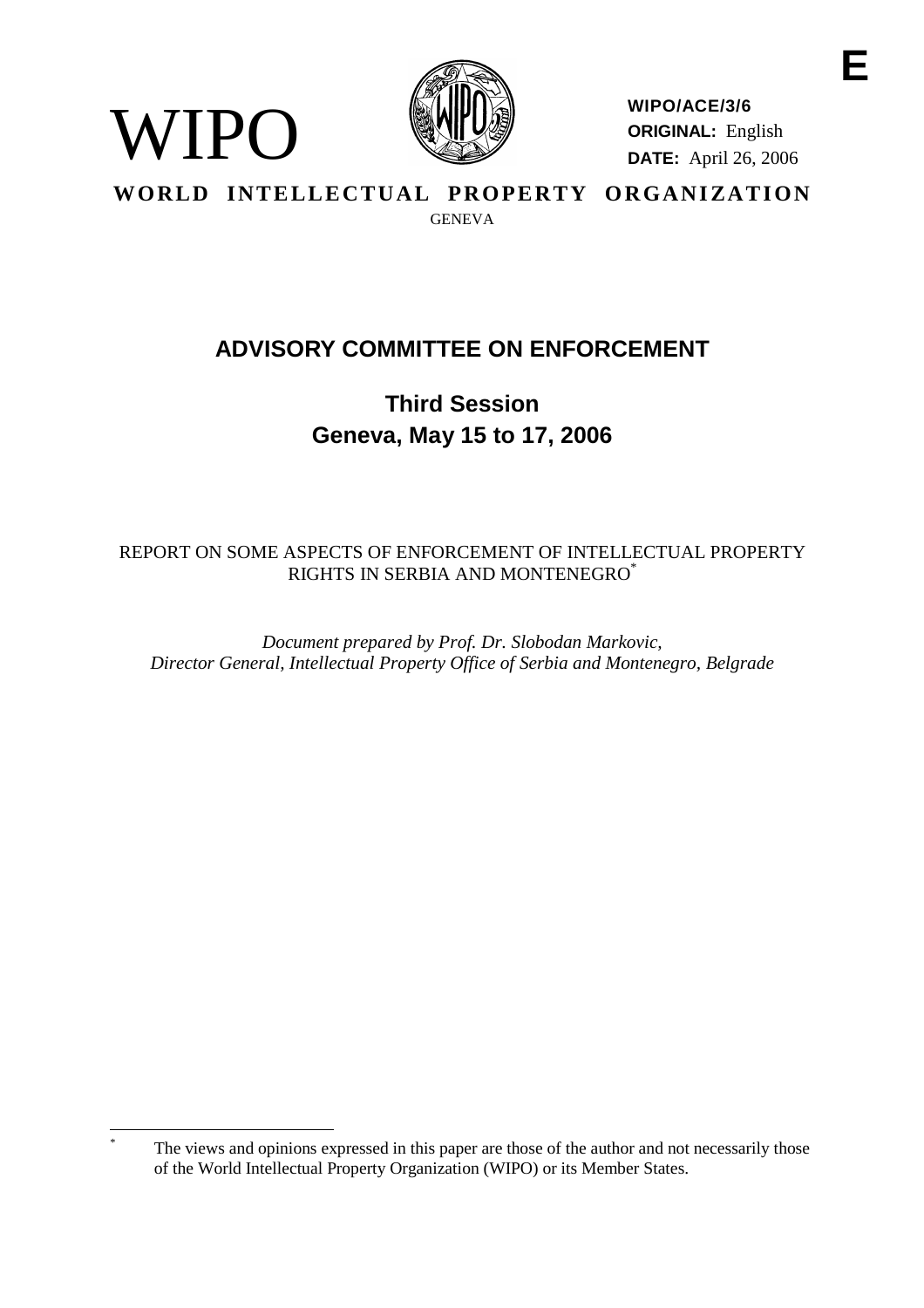## REPORT ON SOME ASPECTS OF ENFORCEMENT OF INTELLECTUAL PROPERTY RIGHTS IN SERBIA AND MONTENEGRO

## 1. Introduction

Serbia and Montenegro is a unique state union where the competences in the field of IPR are divided between the State Union and its member states: Serbia on one hand and Montenegro on the other. Among the very few fields where the State Union has the legislative and administrative power is IP protection: Substantive IP laws are adopted by the State Union Parliament, and the IP Office administering intellectual property is a State Union agency. However, complete penal legislation (criminal law and infractions law), as well as legislation regulating the system of judiciary, public prosecution, administrative inspections, police and customs is on the level of State Union member states.

Such a crosscutting division of competences makes the legal foundation of IP protection in Serbia and Montenegro rather complicated and the law enforcement less effective than it should be. Consequently, for the IP Office (being a State Union agency) it is not simple to follow the developments and present a clear and accurate picture of the enforcement (which is regulated and carried out by the organs of State Union member states).

|                    | <b>State Union</b>                 | Serbia              | Montenegro           |  |  |  |  |  |
|--------------------|------------------------------------|---------------------|----------------------|--|--|--|--|--|
| In place           | Substantive laws on                | criminal<br>Revised | Border<br>measures   |  |  |  |  |  |
|                    | (enabling)<br>$_{\rm IP}$<br>civil | code<br>(enabling)  | (enabling customs)   |  |  |  |  |  |
|                    | courts to act)                     | public prosecution  | authorities to act)  |  |  |  |  |  |
|                    |                                    | and criminal courts |                      |  |  |  |  |  |
|                    |                                    | to act)             | authorizing<br>Law   |  |  |  |  |  |
|                    |                                    |                     | inspections<br>to    |  |  |  |  |  |
|                    |                                    | Border<br>measures  | enforce<br><b>IP</b> |  |  |  |  |  |
|                    |                                    | (enabling customs)  | protection           |  |  |  |  |  |
|                    |                                    | authorities to act) |                      |  |  |  |  |  |
| Still in procedure |                                    | authorizing<br>Law  | criminal<br>Revised  |  |  |  |  |  |
| for adoption       |                                    | inspections<br>to   | code                 |  |  |  |  |  |
|                    |                                    | enforce<br>IP       |                      |  |  |  |  |  |
|                    |                                    | protection          |                      |  |  |  |  |  |

Nevertheless, the following table attempts to show the legal situation in Serbia and Montenegro:

## 2. Some thoughts on legislation

### 2.1. IPR legislation

## 2.1.1. Civil enforcement

Substantive laws on IP, which constitute legal ground for civil courts to act in cases of infringement of IPR, are compliant with TRIPS requirements. Furthermore, there are some novel provisions which, in my opinion, have significantly contributed to the more efficient enforcement: Firstly, in the field of copyright and related rights a general presumption of ownership has been introduced: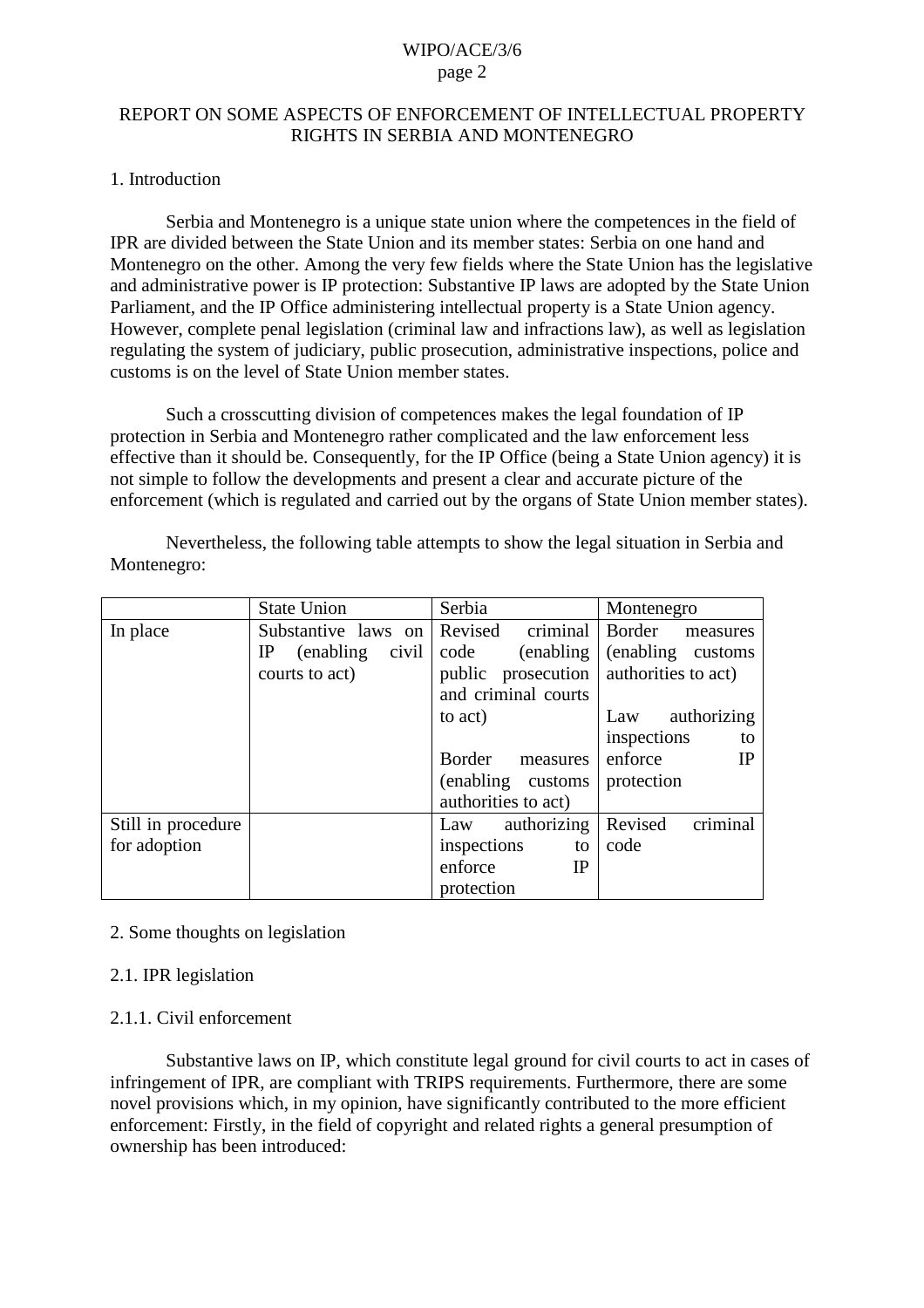*If the plaintiff's name is stated on the copy or other form of materialization of author's work, or subject matter of related right, he will be considered the holder of copyright to that work or related right to that subject matter of protection, until proven otherwise*.

This rebutable presumption of ownership has become instrumental for quite a number of pending litigations, where the plaintiffs, especially owners of copyright on software, had problems to prove their status as successors in title of the actual (co)authors of the work. The evident shift of burden of proof of ownership has caused negative reaction among some lawyers, because it is putting in question the general rules of burden of proof in civil litigation. However, practical effects of the said provision have justified its existence, leaving little space for further criticism.

Secondly, in all fields of IP, the rules concerning indemnification of a right owner have been made stricter:

*If the infringement was done intentionally or by gross negligence, the plaintiff may, instead of indemnity for material damage, claim from the defendant up to threefold amount of customary remuneration that would have been paid had the concrete protected subject matter been used lawfully.*

This provision has obvious elements of punitive damage, which is an instrument unfamiliar to traditional civil law in continental Europe. Its integration in the IP laws of Serbia and Montenegro was followed by well founded objections emphasizing the divide between civil law sanctions (serving to compensate damage) and criminal law sanctions (aiming to punish unlawful behavior). Nevertheless, the said provision has exhibited quite good results in practice, helping courts to overcome their traditional cautiousness and continence in determining the amount of damage exceeding the sum which can be established on the bases of documentary evidence.

### 2.1.2. Criminal enforcement

One of the important obstacles for more efficient criminal enforcement of copyright and related rights in Serbia and Montenegro was the rule according to which criminal offences in this field could be prosecuted only upon private action of injured party. Since the position of a private prosecutor does not allow him/her to conduct efficient procedure for collecting evidence, the fact was that copyright owners were completely discouraged to seek protection before criminal courts.

Situation in Serbia has changed since the adoption of the revised Criminal Code in 2005, which provides for *ex officio* public prosecution of criminal offences in all fields of IP. Such an approach, drastically improving the position of right owners, has resulted in visible growth of prosecutions and criminal cases.

For the time being, Montenegro still applies the old principle of private prosecution, but the Draft of the Revised Criminal Code of Montenegro provides for *ex officio* public prosecution.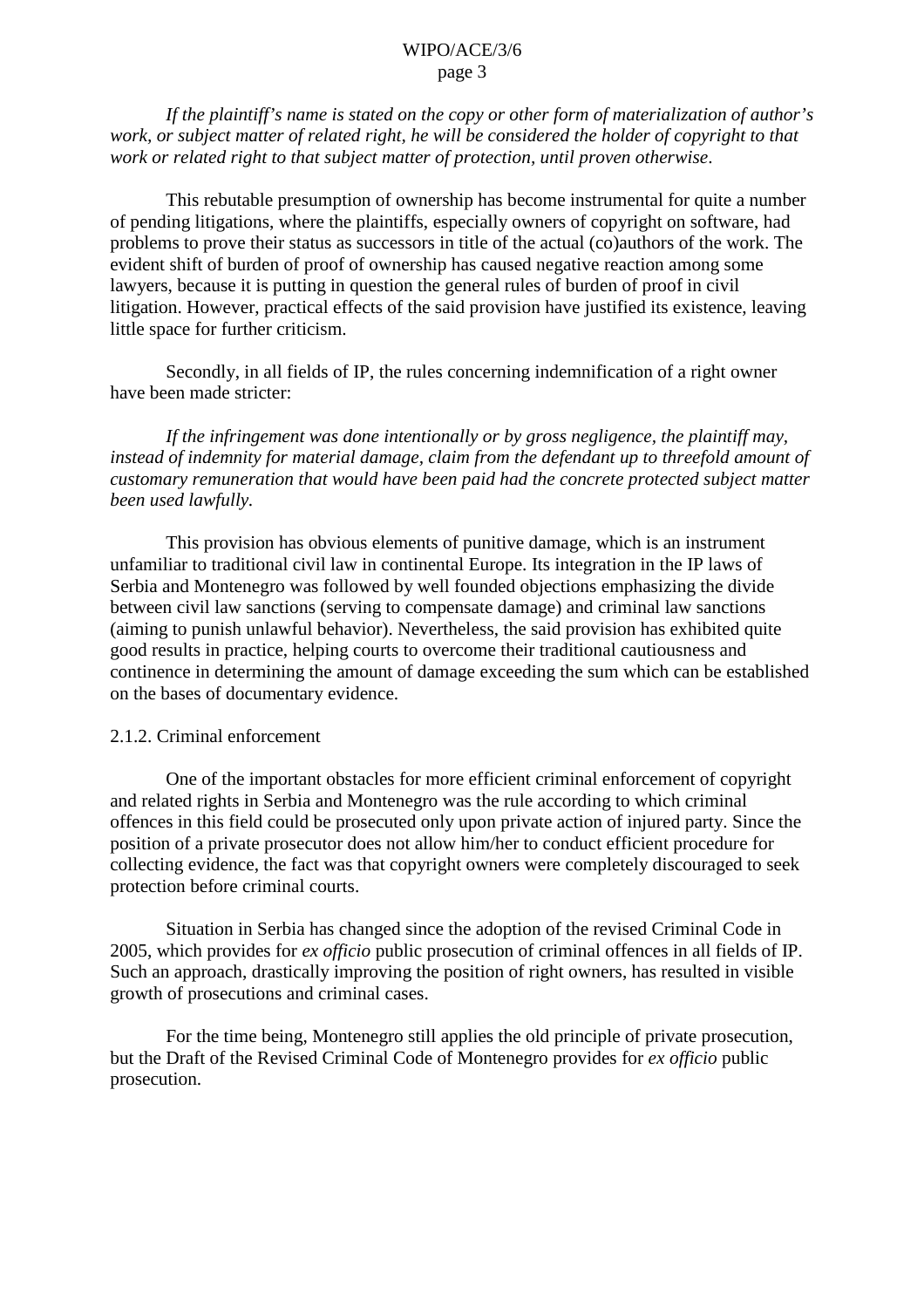#### 2.1.3. Administrative enforcement

In combating the relatively primitive (but widespread) forms of piracy in the field of copyright, related rights, trade marks, geographical indications and design, the experience has shown that administrative protection has the potential to be the most efficient and most appreciated among the right holders.

Therefore it is essential to have legislation which authorizes various administrative organs (especially inspectorates and customs) to act both *ex officio* and upon request in cases of violation of IPR.

As far as customs are concerned, in Serbia (2003) as well as in Montenegro (2002) a breakthrough was made by adopting regulations providing for border measures according to TRIPS standards.

Montenegro has also made a major step forward by adopting a special law on enforcement of IP protection, which is in effect as of January 1, 2006. More than anything else, the recent beginning of application of this piece of legislation has made the anti-piracy scene in Montenegro different than before.

Similar piece of legislation is still not adopted in Serbia, but the appropriate Draft law is already in parliamentary procedure for adoption.

#### 2.2. Related legislation

Enforcement of IPR should, wherever possible, also rely on laws regulating matters different from but related to IP.

Excellent example of such an approach is the adoption and beginning of implementation of the Law on Broadcasting both in Serbia and in Montenegro. In both of the countries the grant of a broadcasting license is made conditional upon prior regulation of copyright and related rights matters between the broadcaster and the existing organizations for the collective management of these rights. Furthermore, the grave and repeated violations of copyright and related rights by the licensed broadcaster may provoke the Broadcasting Agency to take different measures (warning, fining) including the revocation of license.

These pieces of legislation have assisted very much in establishing a greater level of order in the field of collective management of copyright and related rights, which would not have been possible by relying only on litigation and criminal prosecution.

Another example comes from Serbia where the new Law on Advertising was adopted in 2005: Advertiser must present to the broadcaster or publisher the document containing consent of persons and legal entities whose goodwill is referred to in the advertisement. Such an obligation can prove instrumental for prevention of trade mark or trade name infringements.

3. Some data on effects of criminal and administrative enforcement of IPR in Serbia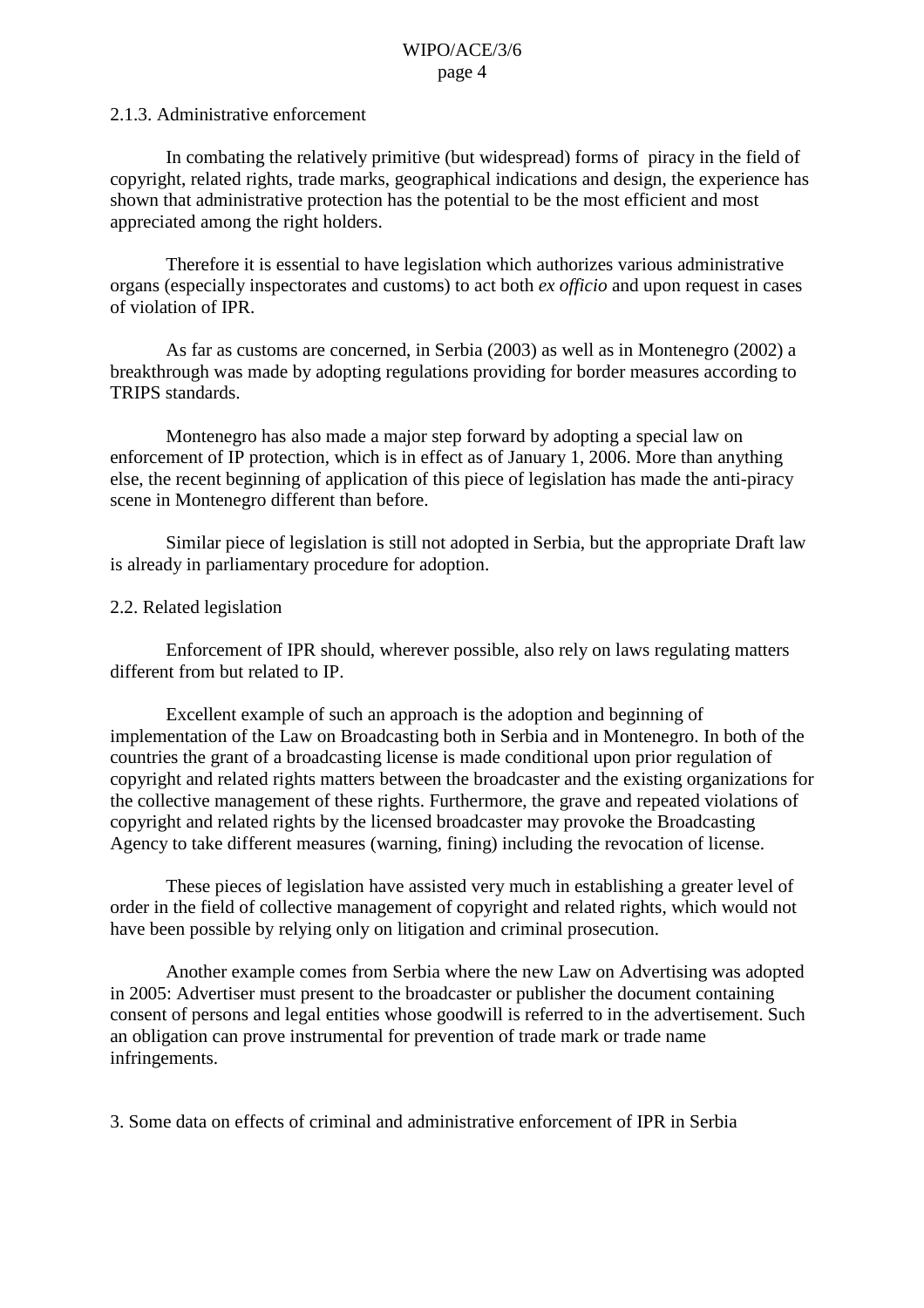| Year         | Number<br>of<br>criminal<br>charges | Number<br>of<br>criminal<br>offences | Number of persons |                | Number of<br>temporarily      | Number of<br>temporarily           |
|--------------|-------------------------------------|--------------------------------------|-------------------|----------------|-------------------------------|------------------------------------|
|              |                                     |                                      | suspects          | detained       | seized<br>pirated<br>articles | seized<br>instruments<br>and tools |
|              |                                     |                                      |                   |                |                               |                                    |
| 2002         | 136                                 | 151                                  | 142               |                | 716931                        | 40                                 |
| 2003         | 257                                 | 281                                  | 258               | $\Omega$       | 107413                        | 126                                |
| 2004         | 750                                 | 915                                  | 707               | $\Omega$       | 418290                        | 728                                |
| 2005         | 1205                                | 1535                                 | 1201              | 23             | 353823                        | 1736                               |
| 2006 (I-III) | 203                                 | 233                                  | 197               | $\overline{2}$ | 38460                         | 41                                 |
| total        | 2551                                | 3115                                 | 2505              | 26             | 1634917                       | 2671                               |

## 3.1. Police report on anti piracy activity

## 3.2. Report of the public prosecutor in Belgrade

Available statistics show that out of the raising total number of criminal charges, only 50% lead to indictments. Out of the total number of indictments around 70% lead to verdicts, 90% of which are suspended sentences.

The small percentage of unsuspended sentences, all of which are fines, may be indicative for the penal policy in Serbia and Montenegro, still reflecting the attitude that violations of IPR do not cause significant harm to the society.

3.3. Report of the Serbian Customs Authority

|      | Applications for IP<br>protection |          |          | Suspension of customs procedures |                   |                   |            |                   |                   |
|------|-----------------------------------|----------|----------|----------------------------------|-------------------|-------------------|------------|-------------------|-------------------|
|      |                                   |          |          | Upon request of right holder     |                   |                   | ex officio |                   |                   |
| Year | Total                             | Accepted | Rejected | Total                            | Goods<br>detained | Goods<br>released | Total      | Goods<br>detained | Goods<br>released |
| 2004 | 17                                |          | 6        | 24                               | 21                | 3                 |            |                   |                   |
| 2005 | 57                                | 55       |          | 213                              | 149               | 64                | 92         | 54                | 38                |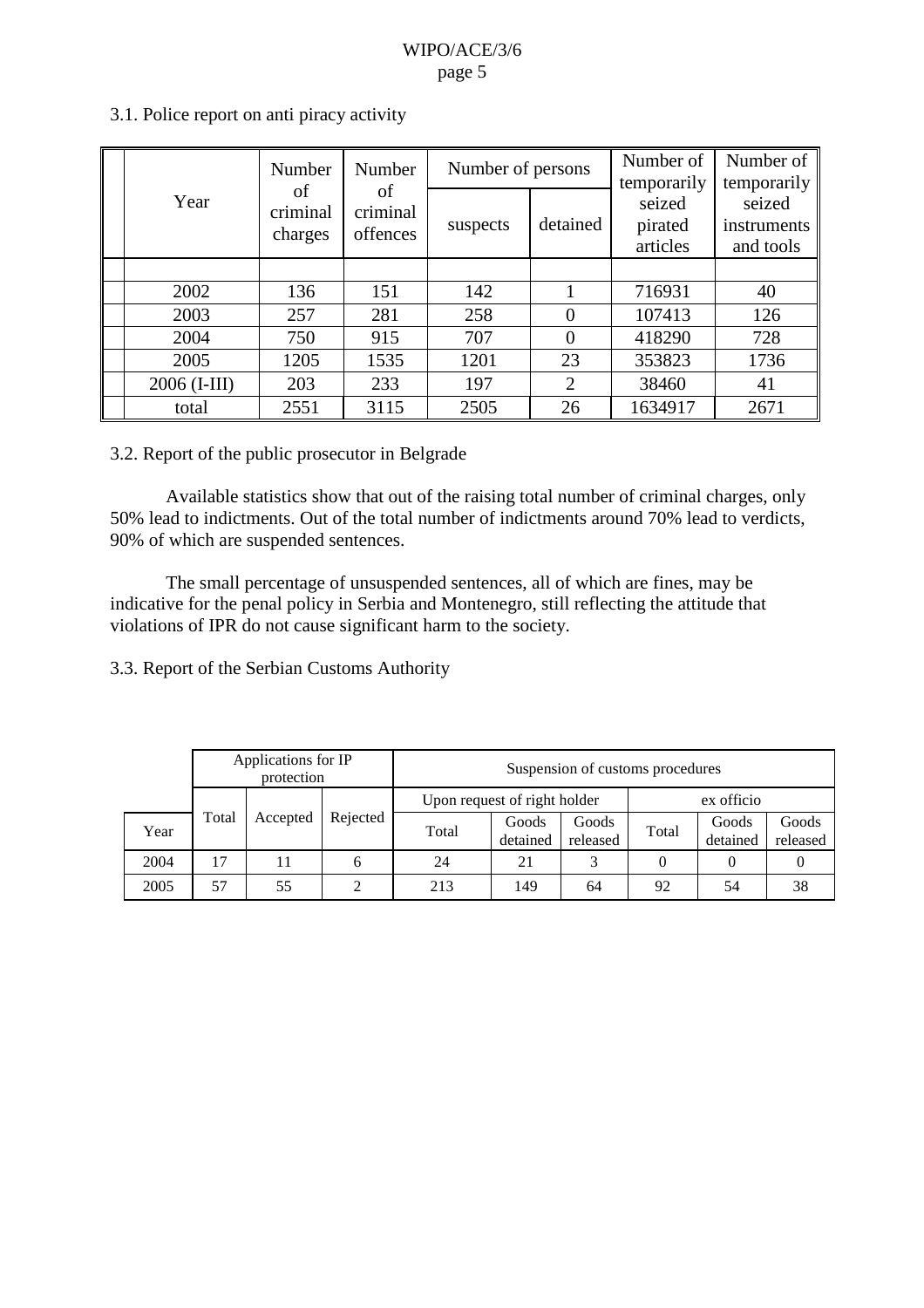| Type of goods  | <b>Quantity of goods</b> |        | Type of goods                       | <b>Quantity of goods</b> |        |
|----------------|--------------------------|--------|-------------------------------------|--------------------------|--------|
| Sports shoes   | 27.981                   | pairs  | <b>Suits</b>                        | 67                       | pieces |
| Training suits | 12.074                   | pieces | <b>Boots</b>                        | 16                       | pairs  |
| Sweat shirts   | 2.539                    | pieces | Mobile phone batteries              | 3.324                    | pieces |
| <b>Jackets</b> | 68                       | pieces | Mobile phone displays               | 170                      | pieces |
| T-shirts       | 1.756                    | pieces | Mobile phone covers                 | 2.636                    | pieces |
| <b>Jerseys</b> | 619                      | pieces | Mobile phone keypads                | 1.686                    | pieces |
| <b>Socks</b>   | 9.996                    | pairs  | Mobile phone chargers               | 799                      | pieces |
| Caps           | 7                        | pieces | Car chargers                        | 400                      | pieces |
| Football balls | 170                      | pieces | Data cables                         | 45                       | pieces |
| Jeans          | 26                       | pieces | Mobile phones cases/pouches         | 683                      | pieces |
| <b>Shorts</b>  | 50                       | pieces | Hands free headsets with microphone | 45                       | pieces |
| <b>Belts</b>   | 564                      | pieces | Fuel filters                        | 475                      | pieces |
| Labels         | 39.497                   | pieces | Oil filters                         | 500                      | pieces |
| <b>Shoes</b>   | 88                       | pairs  | <b>Batteries</b>                    | 3.600                    | sets   |

### Goods ready to be destroyed:

### 4. Major problems in enforcement of IPR

## 4.1. Insufficient sensitivity of the government for the IP matters

Experience in countries which have produced positive results in the protection of IPR have shown that without a well conceived and officially adopted national strategy on IP as tool for economic and social development, the prospects for progress in this matter are very limited.

The awareness of the governments of the State Union, Serbia and Montenegro of the importance of IPR originates mostly from the contacts and negotiations with international organizations and foreign political and economic representatives. Current negotiations with the European Union for the conclusion of the Agreement on Stabilization and Association, on one hand, and with the World Trade Organization for the accession to WTO, on the other hand, have a significant impact on harmonization of laws and different actions aiming to improve the enforcement of IPR. However, there is still no political vision or determination of the governments to set up a systematic and institutional approach to solving problems in IPR protection or, at least, to support such an approach.

Some of the reasons for such an unsatisfactory situation are related to the fact that in the State Union there is no place for national undertakings, since only the member states Serbia and Montenegro have the capacity to act nationally. This very fact excludes the IP Office of the State Union from playing any significant role in initiating or designing a national strategy on IP, although the IP Office is the only institution in the country that has the expertise for such a task. At the same time the governments of Serbia and Montenegro are for several years occupied with major political issues such as the status of Kosovo and referendum on independence in Montenegro. Consequently, one can hardly expect some radical improvements before the major political problems get resolved. Most of other problems to be addressed in this paper are a simple product the ongoing political crisis. Addressing them now does not mean inventing the wheel, but preparing ourselves for the period after the crisis.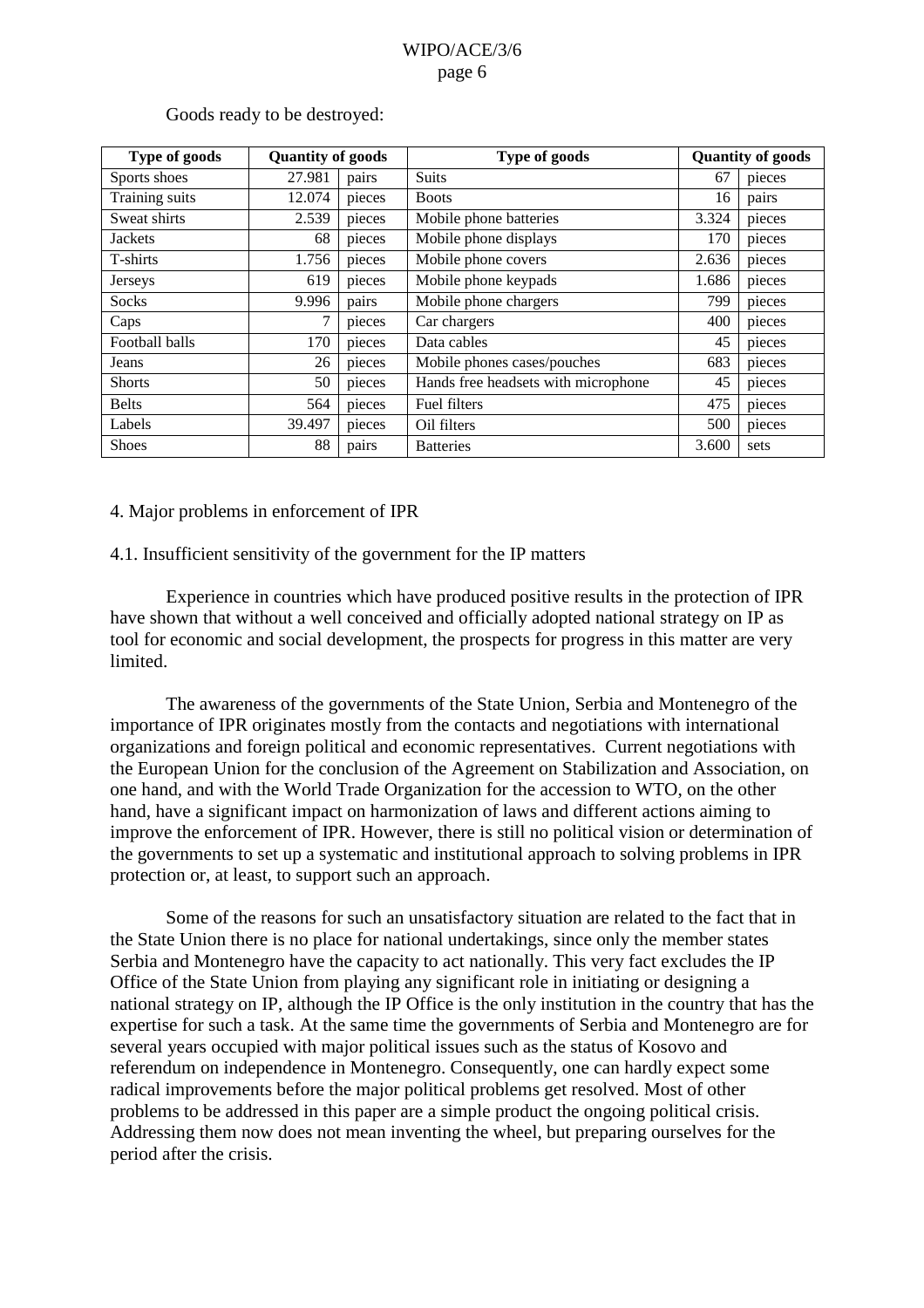### 4.2. Lack of specialization of courts in IP matters

In Serbia and Montenegro a great number of courts are competent to act in IP matters in different instances. This is a great obstacle for quicker improvement of efficiency of the judiciary. Since IP cases require a specific legal knowledge, many training activities were financed and carried out by international, foreign and domestic organizations and experts. These activities simply did not produce a satisfactory result because of the inability of the organizer to identify a limited number of judges who are involved in IPR cases and who can be expected to stay involved in IPR cases in near future.

In order to achieve positive results in training (like it happened with the customs where a relatively small group of officials dealing with IP was successfully trained), some specialization of judiciary in the field of IP seems to be a must. For quite some time there are experts' proposals for concentration of territorial competence of courts in IP matters to only 2 to 4 courts in the country. However, the governments are still indifferent to this issue, making the job of training judges very expensive and inefficient.

#### 4.3. Insufficient public awareness

Like in most other areas of public interest, ignorance is the core enemy of the progress. Although the issue of IPR is today more frequently addressed in the media than before, the fact is that the culture of IPR is far from developed in Serbia and Montenegro. In order to become more aware of IPR and its significance, in my opinion, the public needs to be faced with a critical mass of domiciled right holders demonstrating the effectiveness of IPR as an economic tool that creates jobs, new products, generates fiscal income, elevates the quality of life. Therefore, the promotion of the economic utilization of IPR should have priority over the promotion of the message that violators of IPR can end up in prison for up to five years.

What is needed is a synchronized action carried out and supported by the governments, IP Office and industry to point out the economic potential of IPR, and the prohibition of their violation as a consequence thereof. It seems that the actual noise over the IPR is more about the calling for or promotion of repressive measures against the violators, which is probably the reason why this noise still does not concern much the general public.

For the time being the IP Office of Serbia and Montenegro is the only institution which understands and accepts the public awareness raising activity as its genuine mission. However, in accomplishing this mission, the Office is very limited by its humble administrative capacity.

Concrete actions of the Office are:

- Responding to invitations to take part in events (seminars, exhibitions, fairs etc.) organized by others (local chambers of commerce, companies, professional associations, universities etc.) devoted to or tackling the matter of IP;
- Hosting a social event on the International IP Day each year. On this occasion a contest in writing essays on IP related themes is organized in the chosen secondary school, and awards are delivered. This activity is usually covered by the media, which is one of the rare opportunities for the Office to pass some general message to the public;